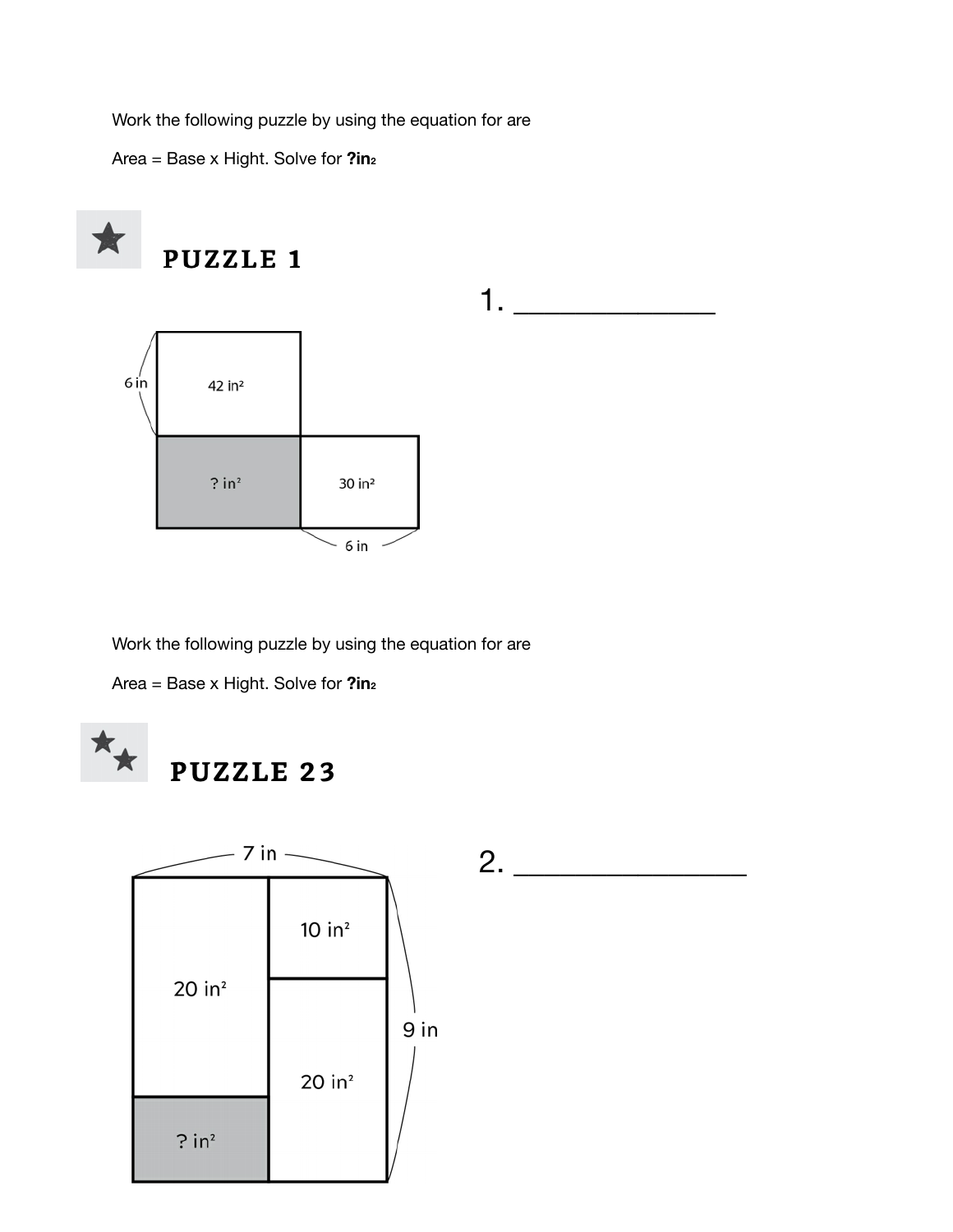Motel Hideout

You will use logic to solve for the following puzzle.

A thief hides out in one of the 45 hotel rooms listed in the chart below. The in-house detective received a sheet of four clues, signed "The Logical Thief" . Using these clues, the detective found the room. The thief had already escaped can you find these thief's room.

**Clues** 

- 1.Neither digit is 3
- 2.The sum of the digits is either 5,7, or10.
- 3. If the digits were flipped, the resulting number would be found on the chart.
- 4. The number is prime.

| 51   52   53   54   55   56   57   58   59 |  |  |  |  |
|--------------------------------------------|--|--|--|--|
| 41   42   43   44   45   46   47   48   49 |  |  |  |  |
| 31   32   33   34   35   36   37   38   39 |  |  |  |  |
| 21   22   23   24   25   26   27   28   29 |  |  |  |  |
| 11   12   13   14   15   16   17   18   19 |  |  |  |  |

Answer 3.\_\_\_\_\_\_\_\_\_\_\_\_\_\_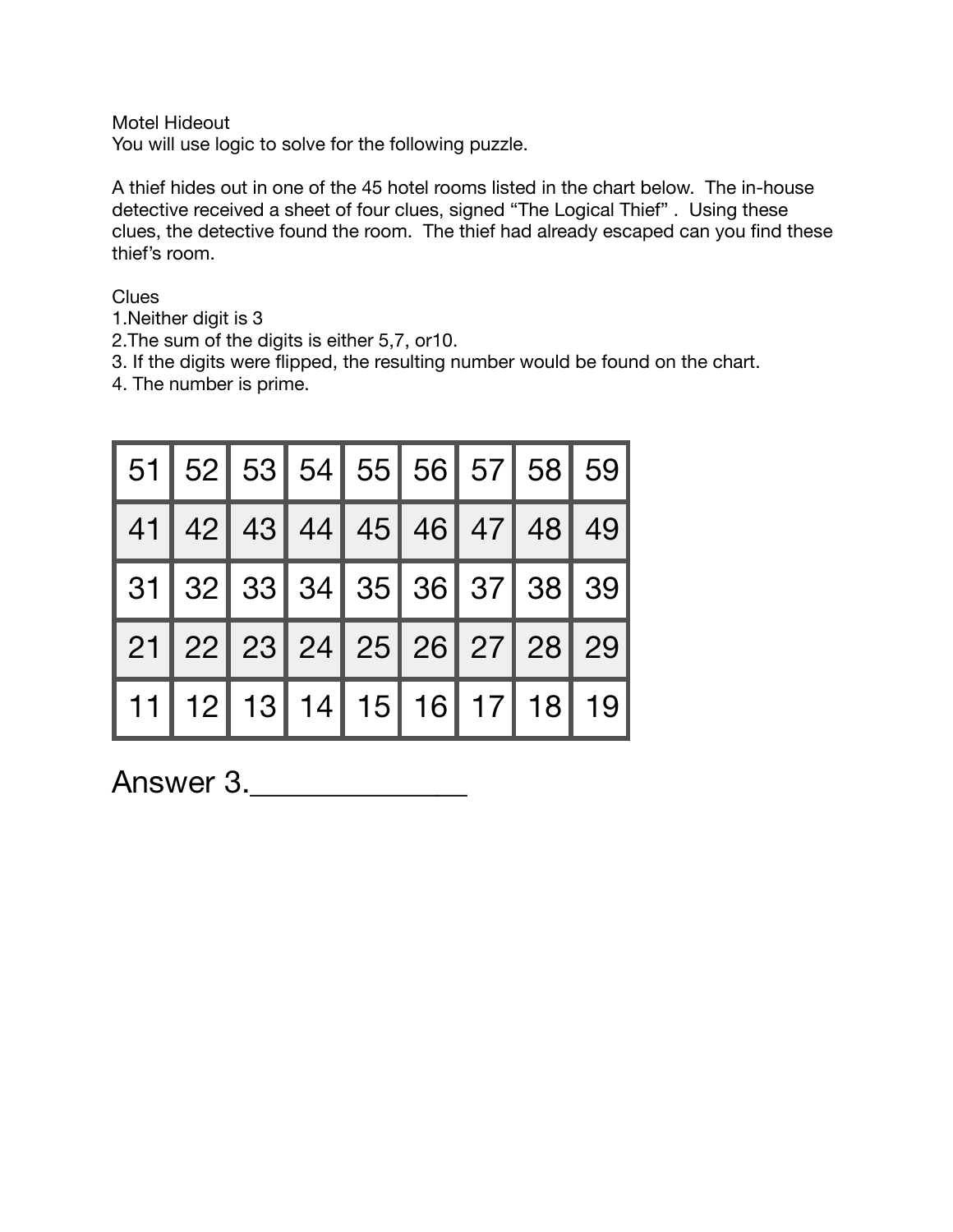Find the **median**, **mean**, **lower quartile**, **upper quartile**, and **interquartile** range for each data set.



Evaluate each expression.

$$
9) (-75) - 99 - 16 + 46
$$

10. 
$$
20 - (-54) + 16 - 26
$$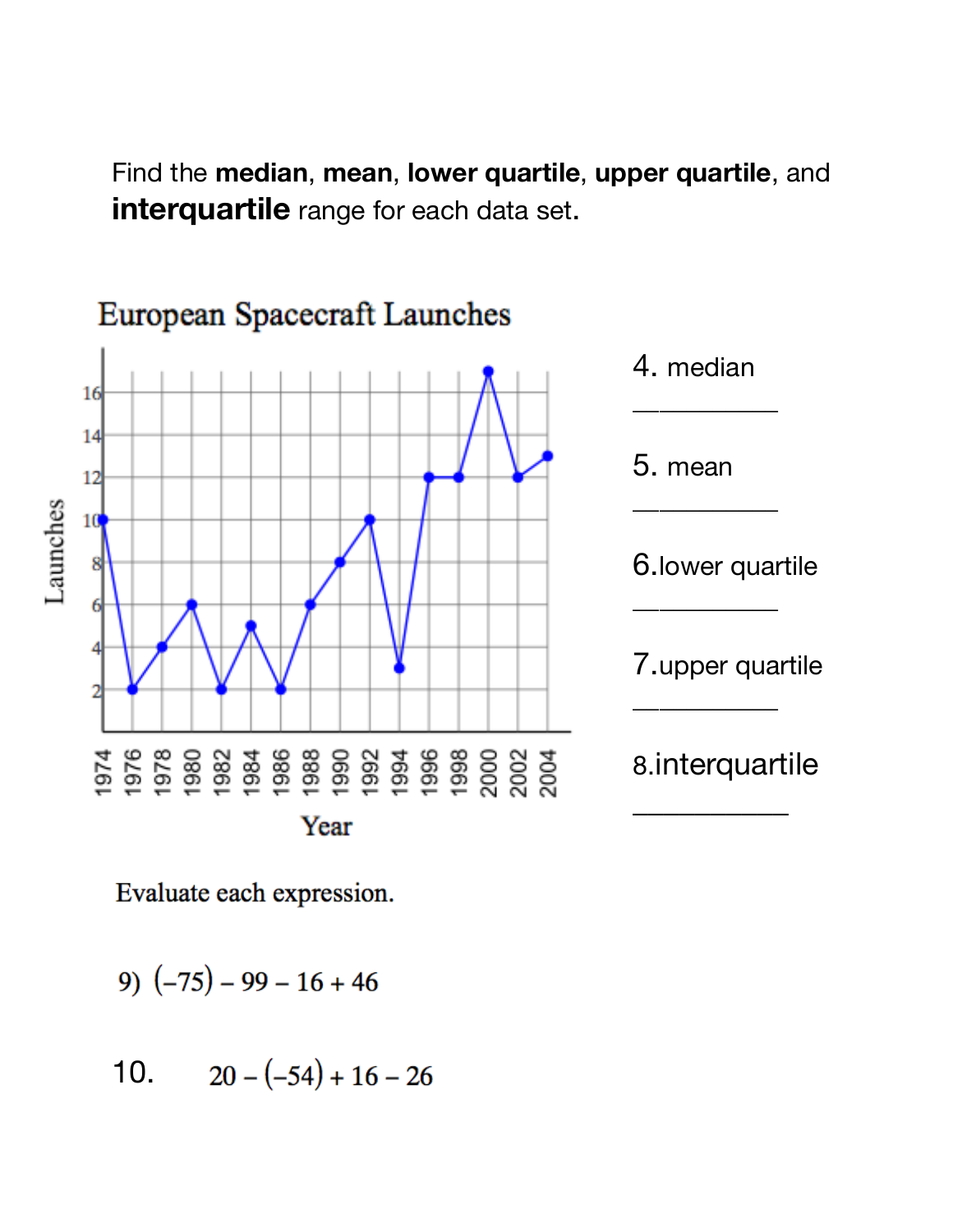- 11.)  $80 2 (-49) 40$
- 12.)  $0 \div -4$

Find each quotient.

13) 
$$
2\frac{7}{10} \div \frac{-3}{2}
$$
  
14.)  $\frac{9}{8} \div 1\frac{1}{3}$   
15.)  $-32 \div 4$ 

Evaluate each expression

16.) 
$$
\frac{29 + 5 + 8}{7}
$$

17.) 
$$
(-3) \times (-2) - (-5) \times 9
$$

18.)  $0 \div -4$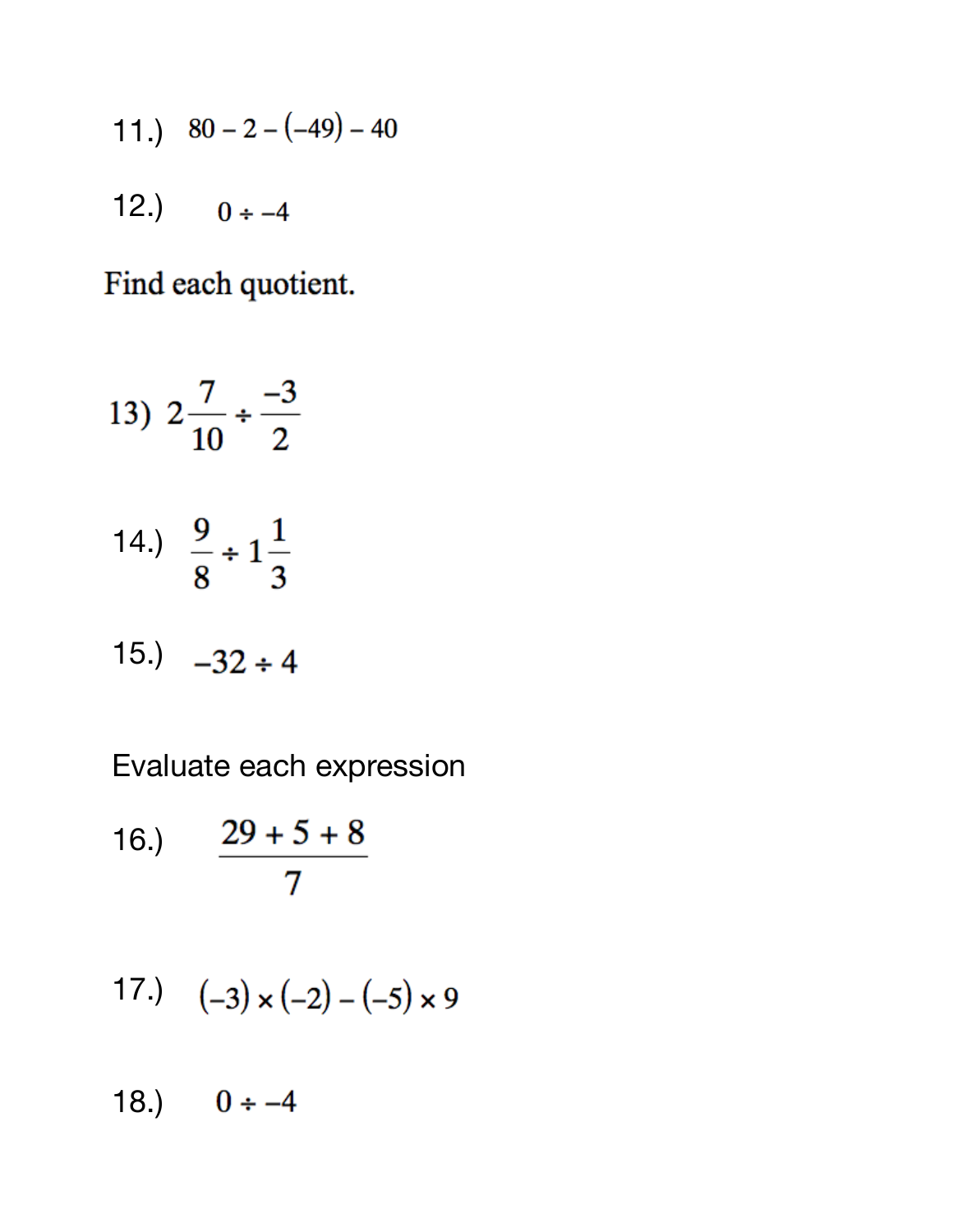## 19.) When designing a house the first step should be to?

- a. Look at other houses in different states to gain a perspective of common designs found around the country.
- b. Investigate the local neighborhood where the house will be built to gain insight in to the local demographic.
- c. Use a prefab skeleton structure then just begin adding what you want.
- d. Draw ten different ideas then bring them to potential costumers

# 20.) Which of the following steps is the most important in the empathetic process?

- a. Ask .
- b. Plan
- c. Imagine
- d. Create

## 21.) In engineering, the design process begins when…

- a. When information about an existing product is gathered by an engineer.
- b. An engineering design team comes up with a new product.
- c. A design engineer recognizes the need for a solution to a product.
- d. An engineer starts to build his first prototype.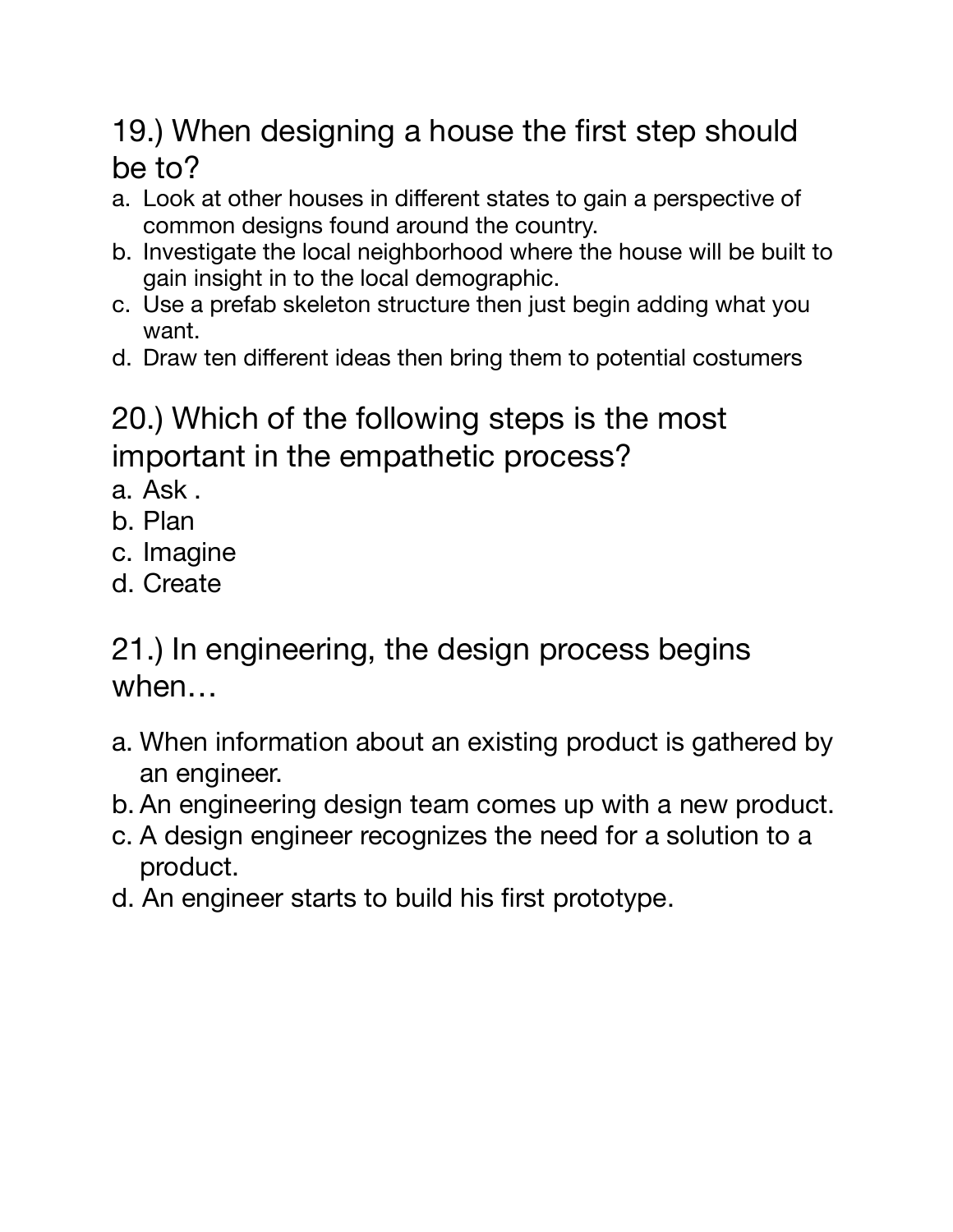22.) Which step of the engineering design process distinguishes an engineer from a technician?

- a. Construct a prototype
- b. Test and evaluate a prototype
- c. Redesign

23.) The engineering design process is iterative. This allows engineers to

- a. Become proficient at different engineering software applications
- b. Find the most optimal solutions to design a problem
- c. Incorporate both math a science concepts into a design problem
- d. To create a single solution to each problem.

24.) You power-on the controller for your robot. After the controller powers-on, you hear a series of sounds but the LCD display is not illuminated.

Which of the following statements best represents what should be done by the student to troubleshoot the problem?

- a. Read the manual to determine how to adjust the brightness of the LCD display screen.
- b. Order a new display screen.
- c. Put the root away because you will nee to purchase a new robot due to the high cost of developing a solution will be too high.
- d. Give the controller to Mr. Tim to determine the problem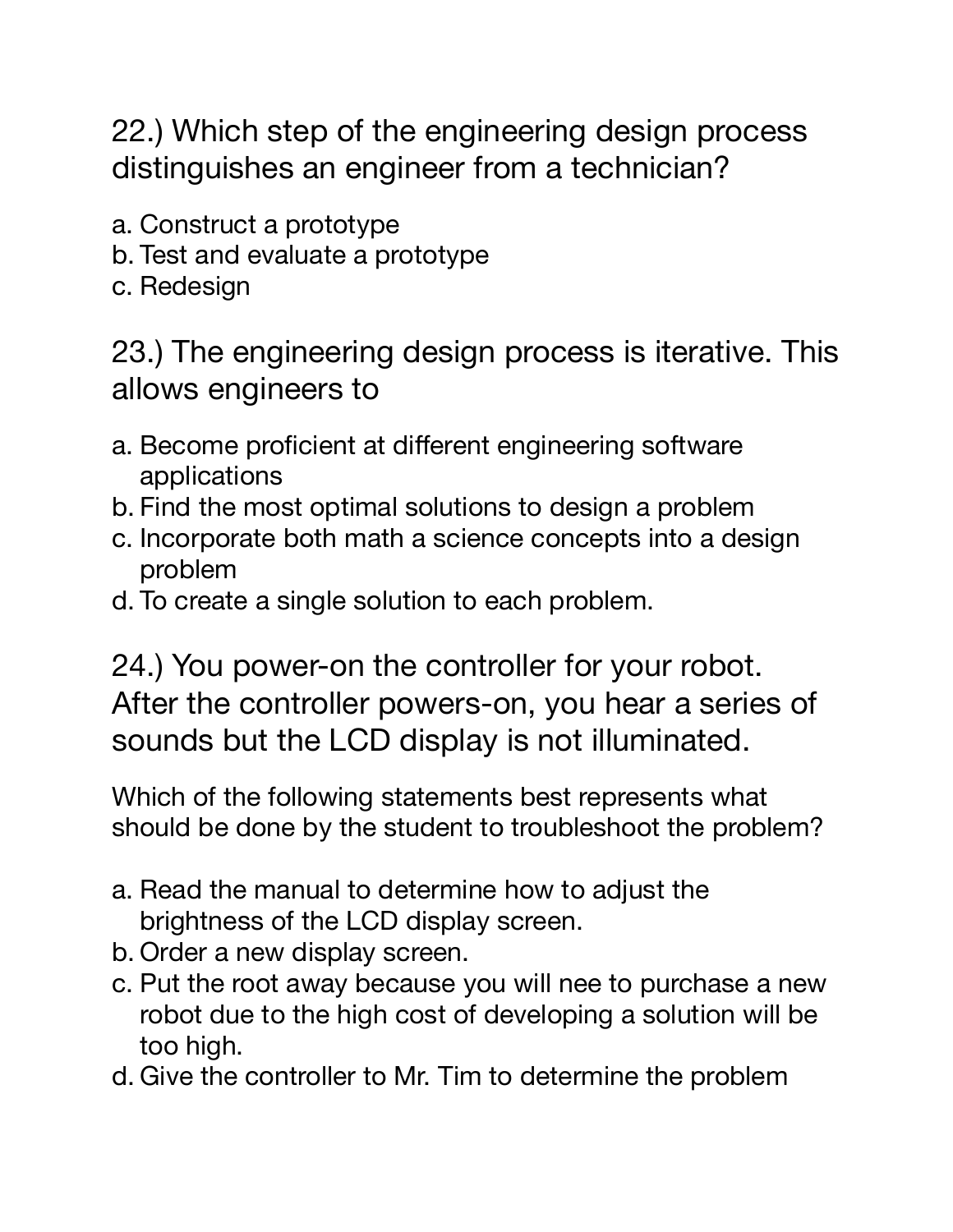25.) What has one function and very few moving parts?

- *a.* Simple Machine
- *b.* System
- *c.* Precess
- *d.* Complex machine

26.) What is the return of information back to the information giver about the results of a process or activity.

- *a.* Feedback
- *b.* process
- *c.* Output
- *d.* Input
- 27.) What is a series of interconnected parts?
- *A.* Simple Machine
- *b.* System
- *c.* Precess
- *d.* Complex machine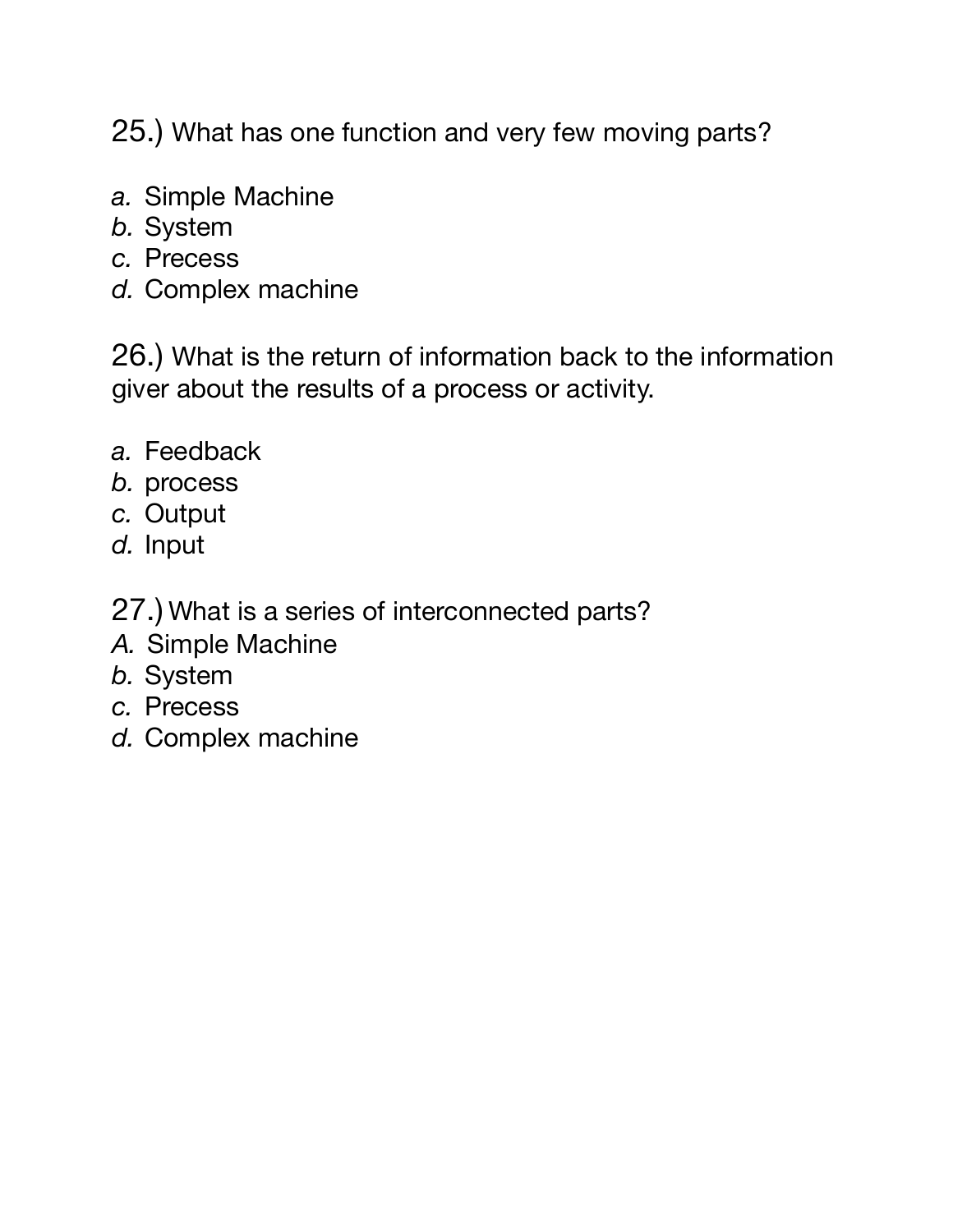#### *Challenge*

*In this small group activity, your team is to deign and develop (invent) a prototype (working model) of a small candy dispenser.* 

### *Criteria and Constraints:*

*1.Your candy dispenser must be made with at least seven different items.* 

*2.You must decide on a name for your candy dispenser 3. The candy dispenser must be able to hold four ounces of candy and be able to dispense a small "free sample" of approximately 4 to 8 pieces of candy.* 

*4. You may not use glass* 

*5. You may not use any materials that pose a safety problem.* 

### *Tools, Material, and Equipment Needed:*

- *• 3 straws*
- *• 1 bowl*
- *• 1 CD*
- *• Tape*
- *• 2 paperclips*
- *• 1 cup*
- *• 2 pipe cleaners*
- *• 2 rubber bands*
- *• 1 file folder*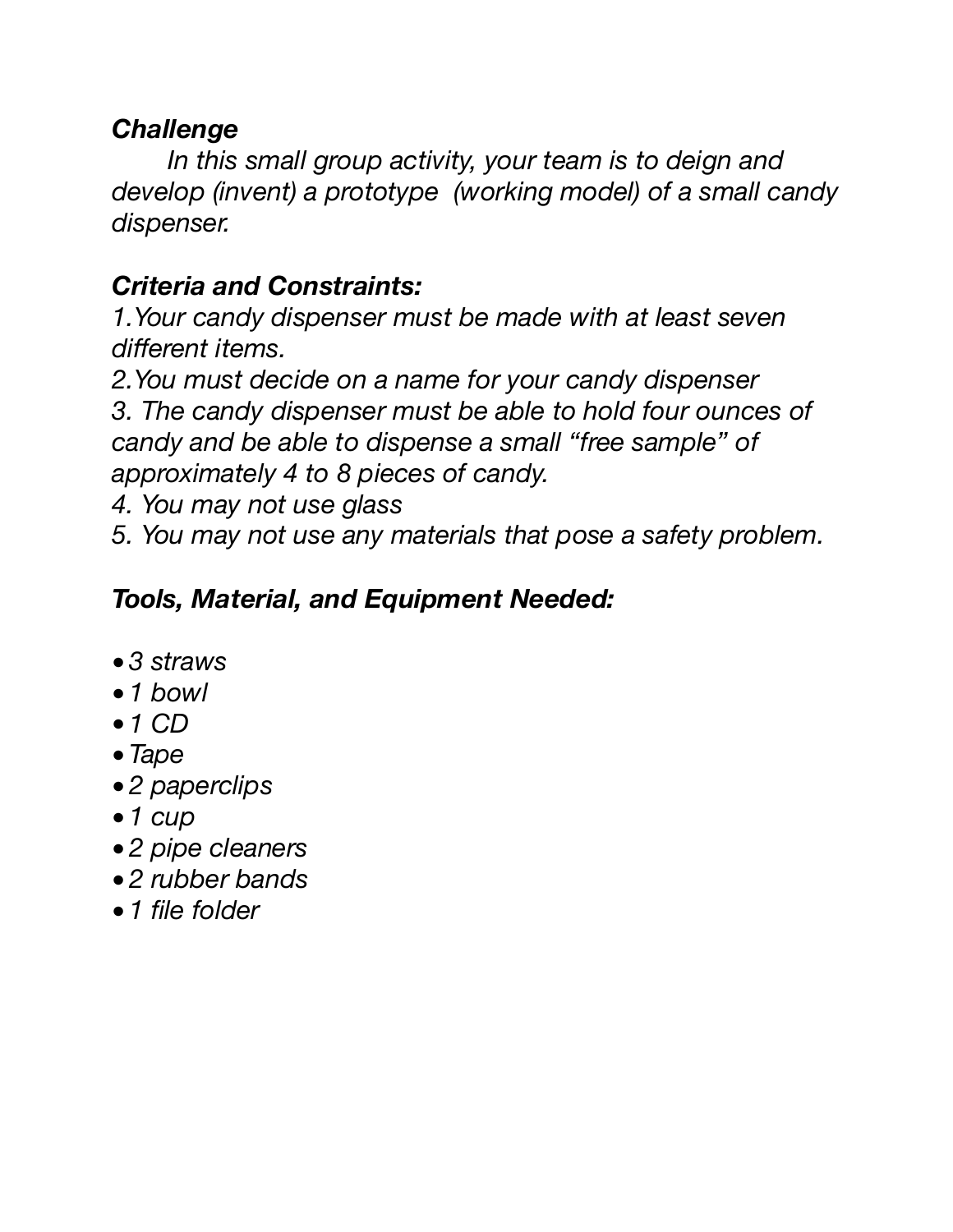*28.)*Which of the following best represents what will occur during step three of the of the engineering design process as you develop the candy dispenser?

- *a.* List the criteria for the candy dispenser
- *b.* Research different candy dispensers using the internet
- *c.* Draw various sketches of possible solutions of the candy dispenser.
- *d.* Develop the prototype for the candy dispenser.

29.)Which statement best describes the problem in the scenario?

- *a.* Your candy dispenser must be made with at least seven different items.
- *b.* Your aunt has made several different flavors of candy
- *c.* Your aunt needs someone to invent a candy disposer for her
- *d.* None of these

30.)Which of the following choices would be considered a constraint

- *a.* Dispense free samples
- *b.* 1 bowl
- *c.* No items that can create a safety hazard
- *d.* 2 pipe cleaners
- *e.* Must be made with no less than seven different items.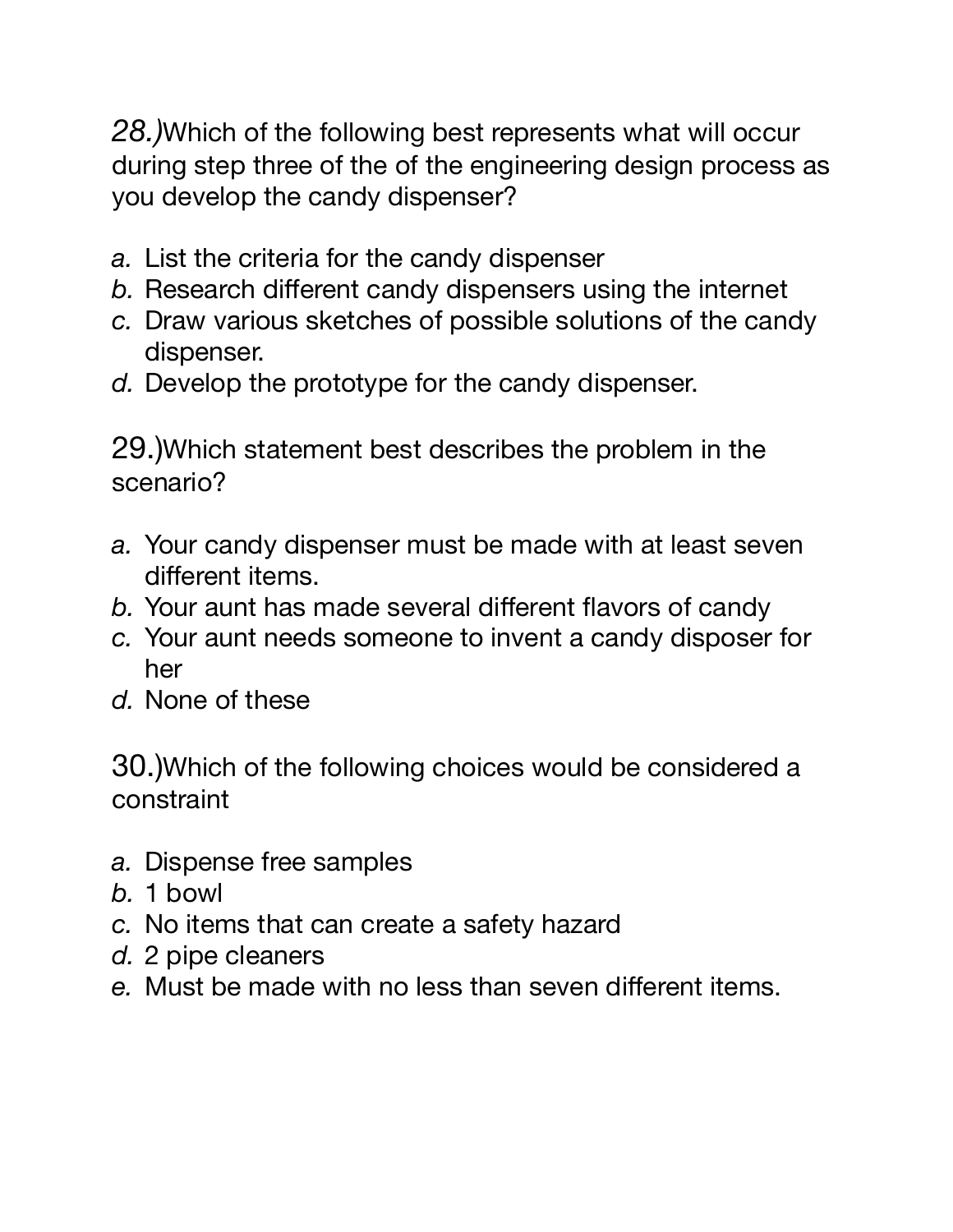| <b>TERMS YOU NEED TO</b><br><b>KNOW.</b> | Write your definition<br>here. | Write a memory his to help<br>with your unstersqnding of<br>the term. |
|------------------------------------------|--------------------------------|-----------------------------------------------------------------------|
| <b>SENSOR</b>                            |                                |                                                                       |
| <b>PRGRAMMING</b>                        |                                |                                                                       |
| <b>ULTRASONIC</b><br><b>SOUND WAVES</b>  |                                |                                                                       |
| <b>GYROSCOPE</b>                         |                                |                                                                       |
| <b>DEGREES OF TURN</b>                   |                                |                                                                       |
| <b>BUMBER SWITCH</b>                     |                                |                                                                       |
| <b>TOUCH LED</b>                         |                                |                                                                       |
| <b>DISTANCE SENSOR</b>                   |                                |                                                                       |
| <b>COLOR SENSOR</b>                      |                                |                                                                       |
| <b>SMART MOTOR</b>                       |                                |                                                                       |
| <b>CODING</b>                            |                                |                                                                       |
| <b>SOFTWARE</b>                          |                                |                                                                       |
| <b>ENGINEERING</b><br><b>PROCESS</b>     |                                |                                                                       |
| <b>VIRIABLES</b>                         |                                |                                                                       |
| <b>DATA</b>                              |                                |                                                                       |
| <b>CONTROL GROUP</b>                     |                                |                                                                       |
| <b>INDEPENDENT</b><br><b>VARIABLE</b>    |                                |                                                                       |
| <b>DEPENDENT</b><br><b>VARIABLE</b>      |                                |                                                                       |
| <b>GUIDING QUESTION</b>                  |                                |                                                                       |
| <b>HYPOTHESIS</b>                        |                                |                                                                       |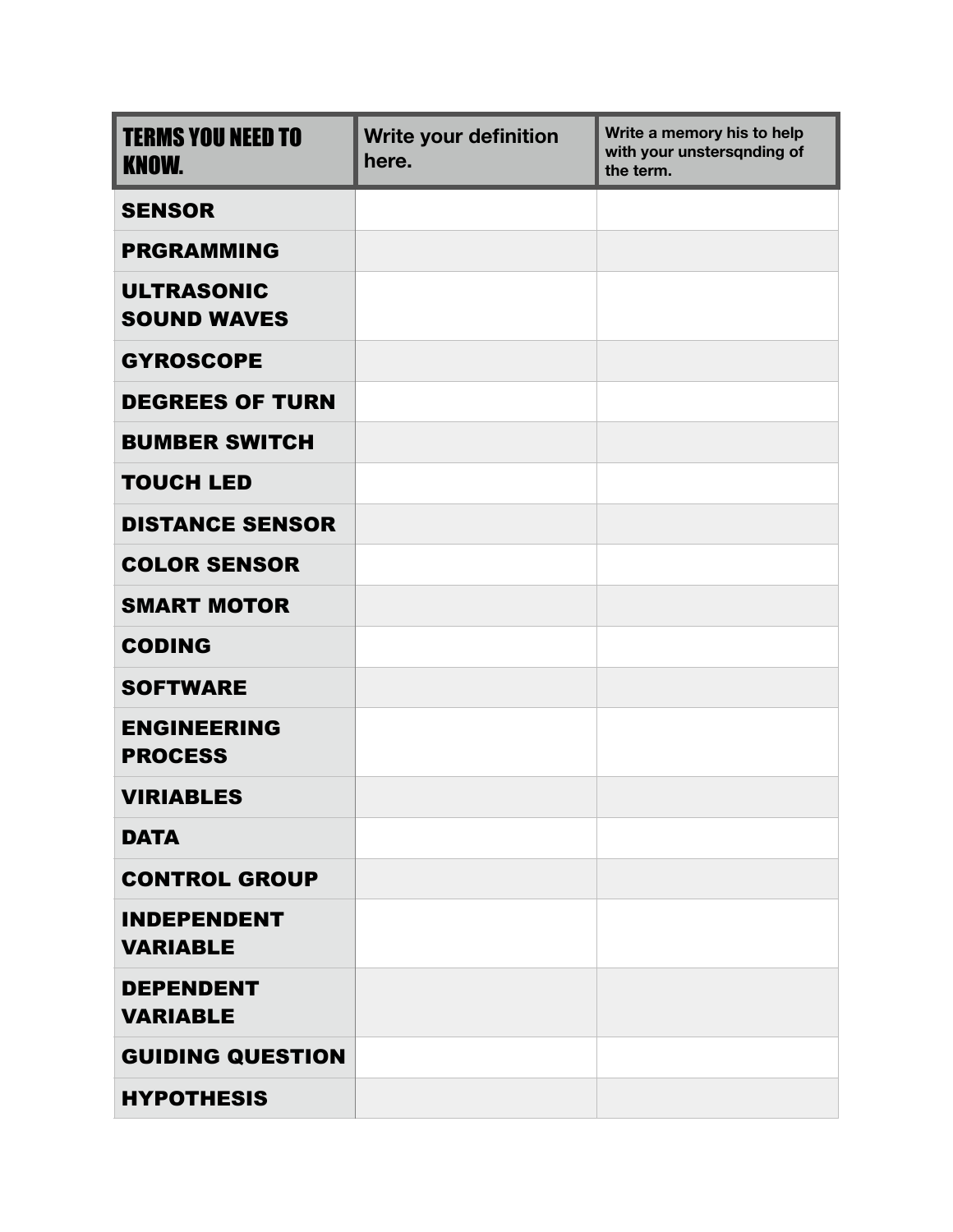| <b>TERMS YOU NEED TO</b><br><b>KNOW.</b>  | <b>Write your definition</b><br>here. | Write a memory his to help<br>with your unstersqnding of<br>the term. |
|-------------------------------------------|---------------------------------------|-----------------------------------------------------------------------|
| <b>QUANTITATIVE</b><br><b>OBSERVATION</b> |                                       |                                                                       |
| <b>QUALITATIVE</b><br><b>OBSERVATION</b>  |                                       |                                                                       |
| <b>ANALYSIS</b>                           |                                       |                                                                       |
| <b>LINE GRAPH</b>                         |                                       |                                                                       |
| <b>BAR GRAPH</b>                          |                                       |                                                                       |
| X, Y, INTERCEPT                           |                                       |                                                                       |
| <b>G CODE</b>                             |                                       |                                                                       |
| <b>C CODE</b>                             |                                       |                                                                       |
| <b>BLOCK CODE</b>                         |                                       |                                                                       |
|                                           |                                       |                                                                       |